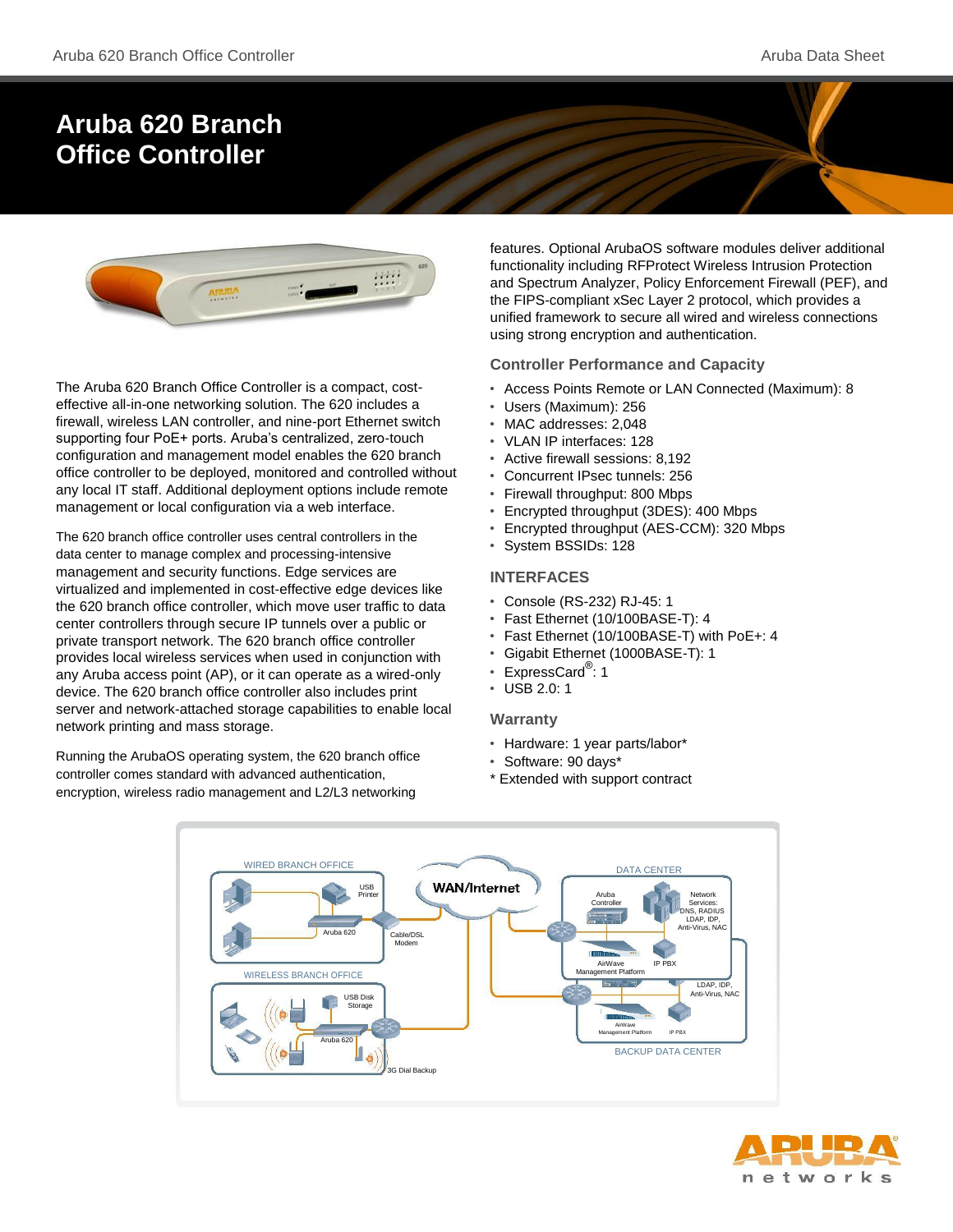#### **USB DEVICE SUPPORT**

- Maximum concurrent HSDPA/GPRS/EDGE/EVDO Modems: 2
- Maximum concurrent storage media (Flash): 4
- Maximum concurrent devices (all types): 4

#### **Power Specifications**

- AC Input Voltage: 100-240 V, Universal Input
- AC Input Frequency: 50-60 Hz
- Maximum power consumption: 115 Watts
- Power over Ethernet total capacity: 78 Watts
- Power over Ethernet capacity per port: 19.5 Watts

#### **Operating Specifications and Dimensions**

- Operating temperature range: 0° C to 40° C (32° to 104° F)
- Storage temperature range: 0° C to 50° C (32° to 122° F)
- Humidity, non-condensing: 5% to 95%
- Height: 1.75˝ (45 mm)
- Width: 12.6˝ (320 mm)
- Depth: 6.8˝ (173 mm)
- Weight: 2.7 lbs/1.23 kgs (unboxed)

#### **COMPATIBLE USB MODEMS**

The following is a partial list of tested and fully supported USB modems. Some modems not on this list may be fully supported with factory-default configuration, while others may require controller configuration in order to function. An updated list can be found a[t http://www.arubanetworks.com/usb\\_devices](http://www.arubanetworks.com/usb_devices).

- Novatel U727
- Kyocera KPC680
- Compass 597
- USBConnect Quicksilver
- USBConnect Mercury

#### **Regulatory and Safety Compliance**

- FCC Part 15 Class B
- EN 55022 Class B
- EN 55024
- IEC/EN 60950
- CE Marking
- cTUVus Marked
- CB Scheme Certified

For a complete list of Country Specific Regulations please speak with your Aruba Representative.

| <b>Ordering Information</b> |                                                                                     |  |
|-----------------------------|-------------------------------------------------------------------------------------|--|
| <b>Part Number</b>          | <b>Description</b>                                                                  |  |
| 620                         | Aruba 620 Branch Office Controller, 0 AP Support, Unrestricted Regulatory Domain    |  |
| 620-US                      | Aruba 620 Branch Office Controller, 0 AP Support, Restricted Regulatory Domain – US |  |
| 620-IL                      | Aruba 620 Branch Office Controller, 0 AP Support, Restricted Regulatory Domain - IL |  |
| 620-4                       | Aruba 620 Branch Office Controller, 4 AP Support, Unrestricted Regulatory Domain    |  |
| 620-4-US                    | Aruba 620 Branch Office Controller, 4 AP Support, Restricted Regulatory Domain - US |  |
| 620-4-IL                    | Aruba 620 Branch Office Controller, 4 AP Support, Restricted Regulatory Domain - IL |  |



#### **www.arubanetworks.com**

1344 Crossman Avenue. Sunnyvale, CA 94089 1-866-55-ARUBA | Tel. +1 408.227.4500 | Fax. +1 408.227.4550 | info@arubanetworks.com

© 2013 Aruba Networks, Inc. Aruba Networks' trademarks include AirWave®, Aruba Networks®, Aruba Wireless Networks®, the registered Aruba the Mobile Edge Company logo, Aruba Mobility Management System®, Mobile Edge Architecture®, People Move. Networks Must Follow®, RFProtect®, and Green Island®. All rights reserved. All other trademarks are the property of their respective owners. DS\_A620\_041613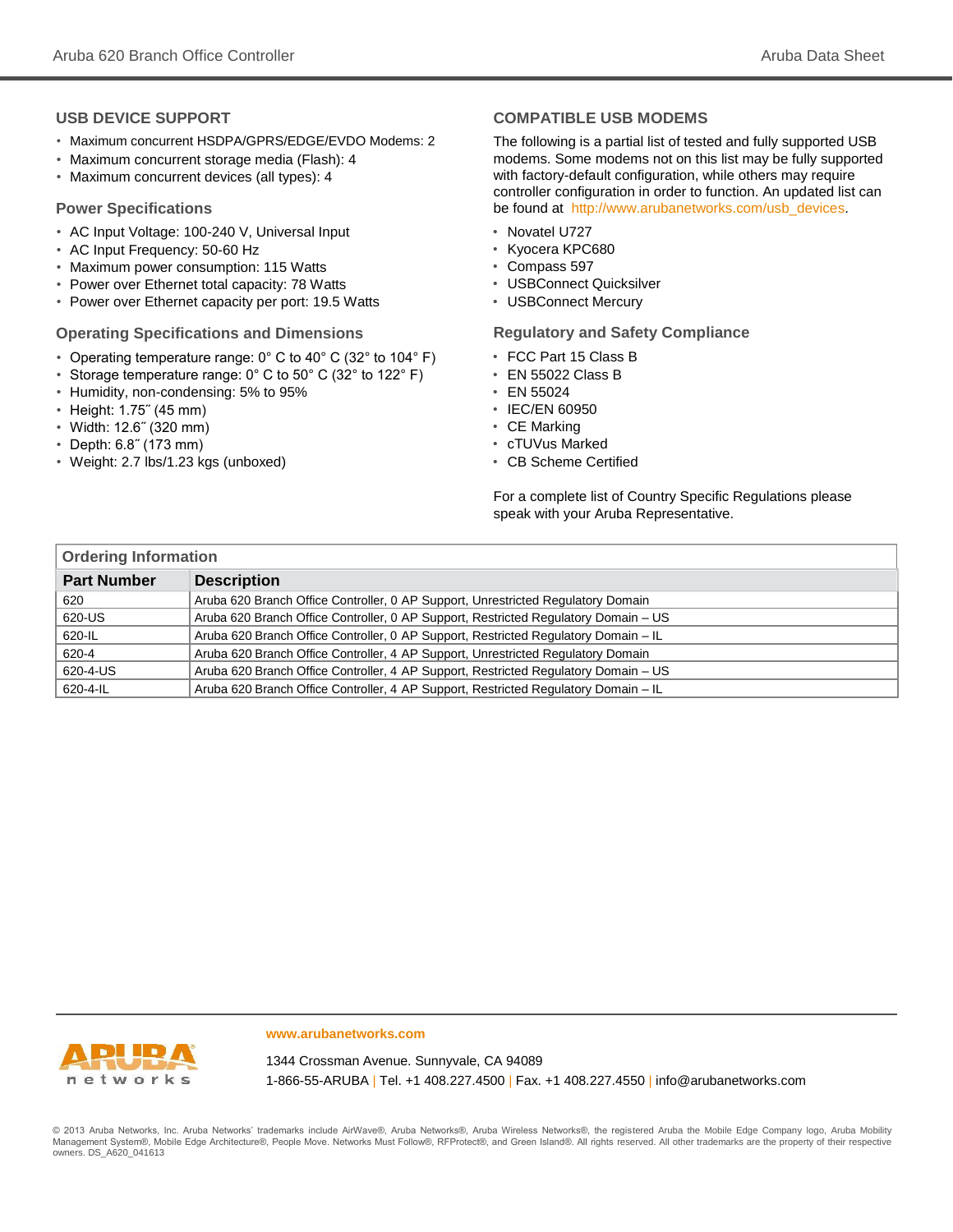# **ARUBA 650 BRANCH OFFICE MOBILITY CONTROLLER**



The Aruba 650 branch office Mobility Controller is a compact, cost-effective all-in-one networking solution.

The 650 Mobility Controller includes a firewall, wireless LAN (WLAN) controller, eight-port Ethernet switch with PoE+, IP router, site-to-site VPN edge device, file server and print server in an attractive desktop-mount enclosure.

Aruba's centralized zero-touch configuration and management model enables the 650 Mobility Controller to be deployed, monitored and controlled without local IT assistance. Additional deployment options include remote management or local configuration via a web interface.

The 650 relies on centralized Mobility Controllers in the data center to manage complex and processor-intensive management and security functions. Edge services are virtualized and implemented in cost-effective 650 Mobility Controllers in branch offices, which move user traffic to data center controllers through secure IP tunnels over a public or private transport network.

The 650 Mobility Controller provides local wireless services when used in conjunction with any Aruba access point (AP), or it can operate as a wired-only device.

Running the ArubaOS operating system, the Aruba 650 branch office mobility controller comes standard with advanced authentication, encryption, wireless radio management and Layer 2-3 networking features.

Optional ArubaOS software modules deliver additional functionality including the RFProtect Wireless Intrusion Protection and Spectrum Analyzer, Policy Enforcement Firewall (PEF), and the FIPS-compliant xSec Layer 2 protocol, which provides a unified framework to secure all wired and wireless connections using strong encryption and authentication.

#### **Performance and capacity with ArubaOS 6.0**

- Total access points (maximum): 16
- Users (max): 512
- MAC addresses: 2,048
- VLAN IP interfaces: 128
- Number of IPv4 unicast routes: 2,048
- Active firewall sessions: 16,384
- System BSSIDs: 256
- Concurrent IPsec tunnels: 512
- Firewall throughput: 2 Gbps
- Encrypted throughput (3DES): 1.6 Gbps
- Encrypted throughput (AES-CCM): 800 Mbps

#### **Interfaces**

- Console (RS-232) RJ-45: 1
- Gigabit Ethernet (10/100/1000BASE-T): 2
- Gigabit Ethernet (10/100/1000BASE-T) with PoE+: 4
- Gigabit Ethernet pluggable (1000BASE-X SFP): 2
- USB 2.0: 4



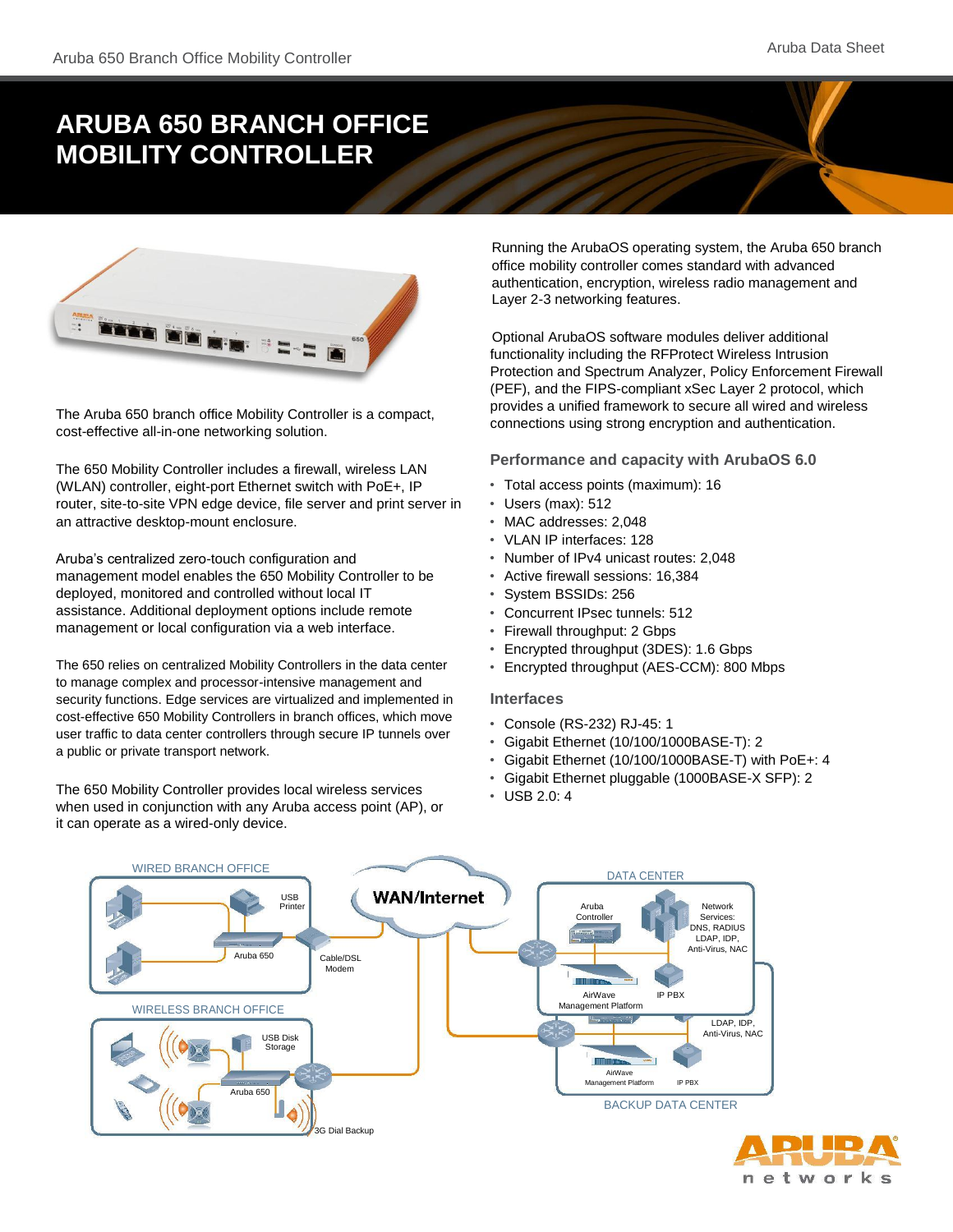#### **Warranty**

- Hardware 1 year parts/labor<sup>1</sup>
- Software 90 days

#### **USb deVice suPPort**

- Maximum concurrent HSDPA/GPRS/EDGE/EVDO modems: 2
- Maximum concurrent storage media (flash): 4
- Maximum concurrent devices (all types): 4

#### **Power Specifications**

- AC input voltage: 100-240 V, universal input
- AC input frequency: 50-60 Hz
- Maximum power consumption: 126 watts
- Power-over-Ethernet total capacity: 78 watts
- Power-over-Ethernet capacity per port: 19.5 watts

#### **COMPATIBLE USB MODEMS**

The following is a partial list of tested and fully supported USB modems. Some modems not on this list may be fully supported with factory-default configuration, while others may require controller configuration in order to function. An updated list can be found at <http://www.arubanetworks.com/products/usb-devices/>.

- Novatel U727
- Kyocera KPC680
- Compass 597
- USBConnect Quicksilver
- USBConnect Mercury

#### **COMPATIBLE USB STORAGE**

The following is a partial list of tested and fully supported USB storage devices. An updated list can be found a[t](http://www.arubanetworks.com/products/usb-devices/)  <http://www.arubanetworks.com/products/usb-devices/>.

- Kingston DataTraveler 100 USB flash drive (2/4/8G)
- SanDisk Cruzer Micro USB flash drive (2/8G)

#### **Operating Specifications and Dimensions**

- Operating temperature range:  $0^{\circ}$  C to 40° C (32° F to 104° F)
- Storage temperature range:  $0^{\circ}$  C to  $50^{\circ}$  C (32 $^{\circ}$  F to 122 $^{\circ}$  F)
- Humidity, non-condensing: 5% to 95%
- Height: 1.5˝ (38 mm)
- Width: 13.6˝ (346 mm)
- Depth: 8.9˝ (226 mm)
- Weight: 4.9 lbs/2.2 kgs (unboxed)

**Regulatory and Safety Compliance (Aruba 650)**

- FCC Part 15 Class B
- EN 55022 Class B
- EN 55024
- IEC/EN 60950
- CE Marking
- cTUVus Marked
- CB Scheme Certified

| <b>Ordering Information</b> |                                                                                     |
|-----------------------------|-------------------------------------------------------------------------------------|
| <b>Part Number</b>          | <b>Description</b>                                                                  |
| 650                         | Aruba 650 Branch Office Controller, 0 AP Support, Unrestricted Regulatory Domain    |
| 650-US                      | Aruba 650 Branch Office Controller, 0 AP Support, Restricted Regulatory Domain - US |
| 650-IL                      | Aruba 650 Branch Office Controller, 0 AP Support, Restricted Regulatory Domain - IL |
| 650-8                       | Aruba 650 Branch Office Controller, 8 AP Support, Unrestricted Regulatory Domain    |
| 650-8-US                    | Aruba 650 Branch Office Controller, 8 AP Support, Restricted Regulatory Domain - US |
| 650-8-IL                    | Aruba 650 Branch Office Controller, 8 AP Support, Restricted Regulatory Domain - IL |
| <b>Pluggable Modules</b>    |                                                                                     |
| SFP-TX                      | Aruba SFP - 1000BASE-T, RJ-45                                                       |
| SFP-SX                      | Aruba SFP - 1000BASE-SX, LC Connector                                               |
| SFP-LX                      | Aruba SFP - 1000BASE-LX, LC Connector                                               |

1 Extended with support contract



www.arubanetworks.com

1344 Crossman Avenue. Sunnyvale, CA 94089 1-866-55-ARUBA | Tel. +1 408.227.4500 | Fax. +1 408.227.4550 | info@arubanetworks.com

© 2013 Aruba Networks, Inc. Aruba Networks' trademarks include AirWave®, Aruba Networks®, Aruba Wireless Networks®, the registered Aruba the Mobile Edge Company logo, Aruba Mobility Management System®, Mobile Edge Architecture®, People Move. Networks Must Follow®, RFProtect®, and Green Island®. All rights reserved. All other trademarks are the property of their respective owners. DS\_A650\_041613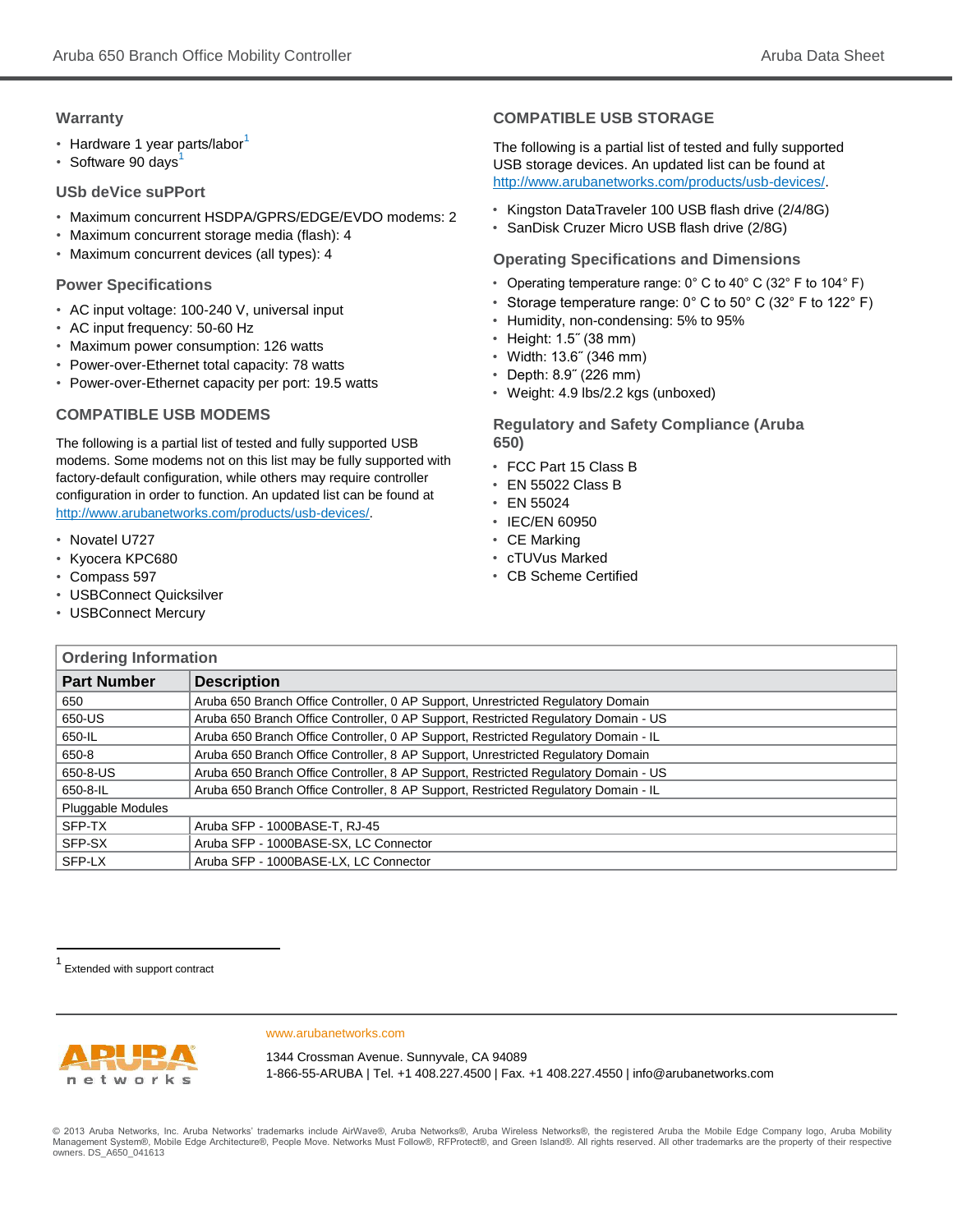## Aruba 3000 Series Mobility Controllers Provides Secure Remote Network Connectivity



High-performance, standalone 3000 series Mobility Controllers from Aruba deliver a wide range of network services to medium and large regional offices. The 3000 series supports up to 8,192 users and performs stateful firewall policy enforcement at speeds up to 4 Gbps.

Through secure IP tunnels, Aruba access points (APs) and Mobility Access Switches move traffic to the 3000 series over a public or private transport network and provide local bridging at the access layer, depending on the end user application or IT traffic forwarding requirements.

In addition to supporting up to 128 APs or 32 Mobility Access Switches, the 3000 series can support up to 512 Remote APs (RAPs) when deployed in the data center as part of an Aruba Virtual Branch Network™ (VBN™).

The 3000 series also manages authentication, encryption, virtual private network (VPN) connections, IPv4 and IPv6 Layer 3 networking, the Aruba Policy Enforcement Firewall (PEF), Aruba Adaptive Radio Management (ARM), and Aruba RFProtect™ Spectrum Analysis and Wireless Intrusion Protection capabilities.

Clustering and centralized management enable the deployment of large networks with hundreds of Mobility Controllers with minimal staff. A master Mobility Controller can manage local Mobility Controllers, while AirWave® provides enterprise-wide clarity and control through real-time monitoring, historical reporting and troubleshooting.

#### Performance and Capacity

| Feature                                   | 3200     | 3400    | 3600    |
|-------------------------------------------|----------|---------|---------|
| LAN-connected APs (max) <sup>1</sup>      | 32       | 64      | 128     |
| Remote Access Points (max) <sup>1</sup>   | 128      | 256     | 512     |
| Wired Access Points (max) <sup>1</sup>    | 8        | 16      | 32      |
| Users $(max)^2$                           | 2,048    | 4,096   | 8,192   |
| <b>MAC</b> addresses                      | 64,000   | 64,000  | 64,000  |
| <b>VLAN IP interfaces</b>                 | 128      | 256     | 512     |
| Number of IPv4 unicast routes             | 2,048    | 2,048   | 2,048   |
| Active firewall sessions                  | 128,000  | 128,000 | 128,000 |
| Concurrent IPSec tunnels (max)            | 2,048    | 4,096   | 4,096   |
| System BSSIDs                             | 2,048    | 4,096   | 8,192   |
| Firewall throughput                       | 3 Gbps   | 4 Gbps  | 4 Gbps  |
| Encrypted throughput<br>(3DES, AESCBC256) | 1.6 Gbps | 4 Gbps  | 8 Gbps  |
| Encrypted throughput<br>(AES-CCM)         | 0.8 Gbps | 2 Gbps  | 4 Gbps  |

• Capacity determined by AP, PEF, and RFP software licenses • Capacity determined by PEF software licenses

INTERFACES

- Console (RS-232) RJ-45
- 4x Gigabit Ethernet (10/100/1000BASE-T)\*
- 4x Gigabit Ethernet (1000BASE-X) SFP\*
- \* Dual-personality ports 10/100/1000BASE-T or pluggable module

Operating Specifications and Dimensions

- Operating temperature range: 0° C to 40° C
- Storage temperature range: -40° C to 70° C
- Humidity, non-condensing: 5% to 95%
- Height: 1.75˝ (44 mm)
- Width: 13.8˝ (351 mm)
- Depth: 11.7˝ (297 mm)
- Weight (Aruba 3200): 7.1 lbs/3.2 kgs (unboxed)
- Weight (Aruba 3400/3600): 7.4 lbs/3.4 kgs (unboxed)

#### Power Specifications

#### Aruba 3200

- AC input voltage: 90-264 V, Universal Input
- AC input current: 1.5 A
- AC input frequency: 47-63 Hz
- Maximum power consumption: 35 watts

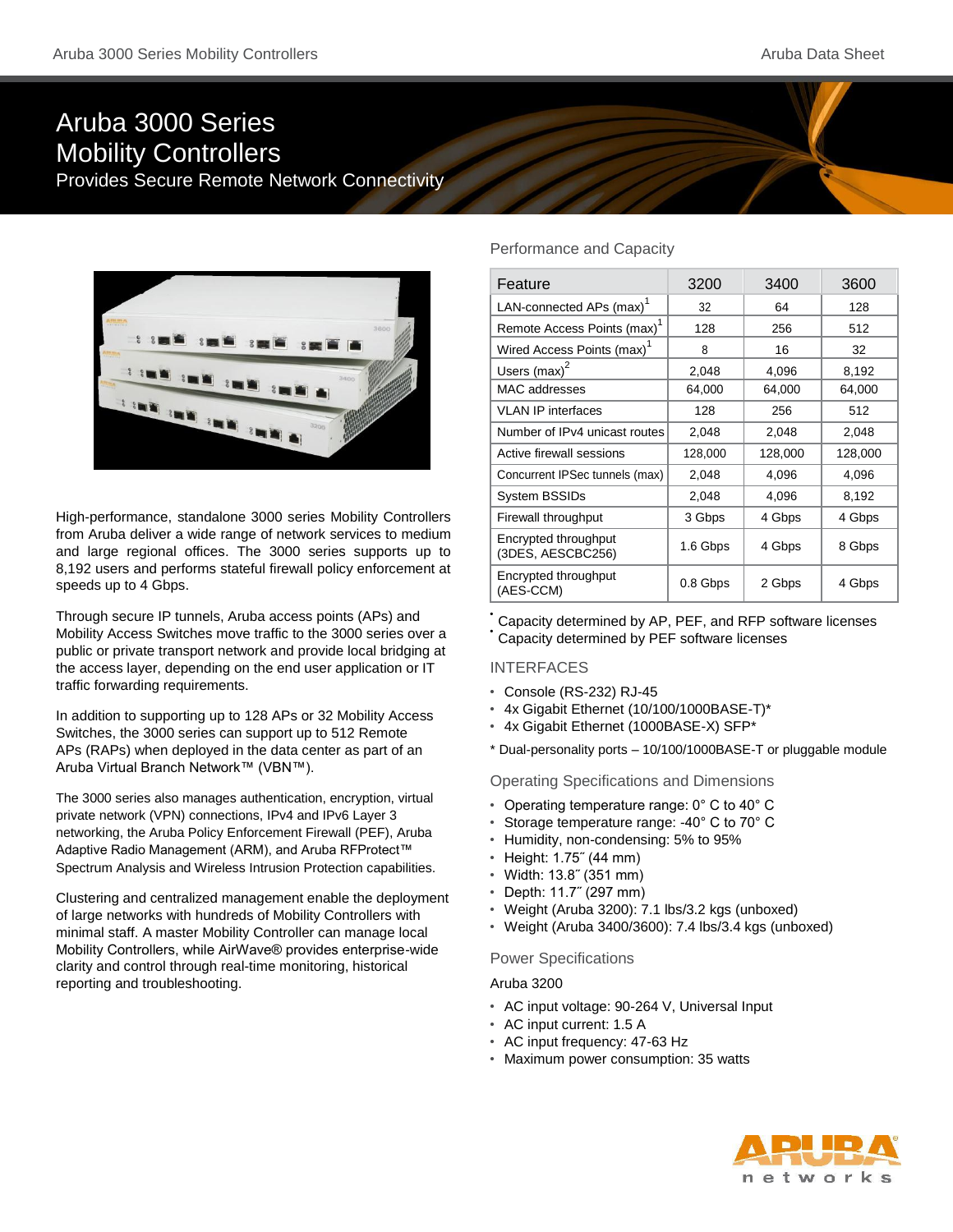Power Specifications (continued)

#### Aruba 3400

- AC input voltage: 90-264 V, Universal Input
- AC input current: 2.2 A
- AC input frequency: 47-63 Hz
- Maximum power consumption: 45 watts

#### Aruba 3600

- AC input voltage: 90-264 V, Universal Input
- AC input current: 2.2 A
- AC input frequency: 47-63 Hz
- Maximum power consumption: 60 watts

#### Regulatory and Safety Compliance

- FCC part 15 Class A CE
- Industry Canada Class A
- VCCI Class A (Japan)
- EN 55022 Class A (CISPR 22 Class A), EN 61000-3,
- EN 61000-4-2, EN 61000-4-3, EN 61000-4-4,
- EN 61000-4-5, EN 61000-4- 6, EN 61000-4-8,
- EN 61000-4-11, EN 55024, AS/NZS 3548
- UL 60950, EN60950
- CAN/CSA 22.2 #60950
- CE mark, cTUVus, GS, CB, C-tick, Anatel, NOM, MIC, IQC

#### **Warranty**

- Hardware: 1 year parts/labor\*
- Software: 90 days\*
- \* Extended with support contract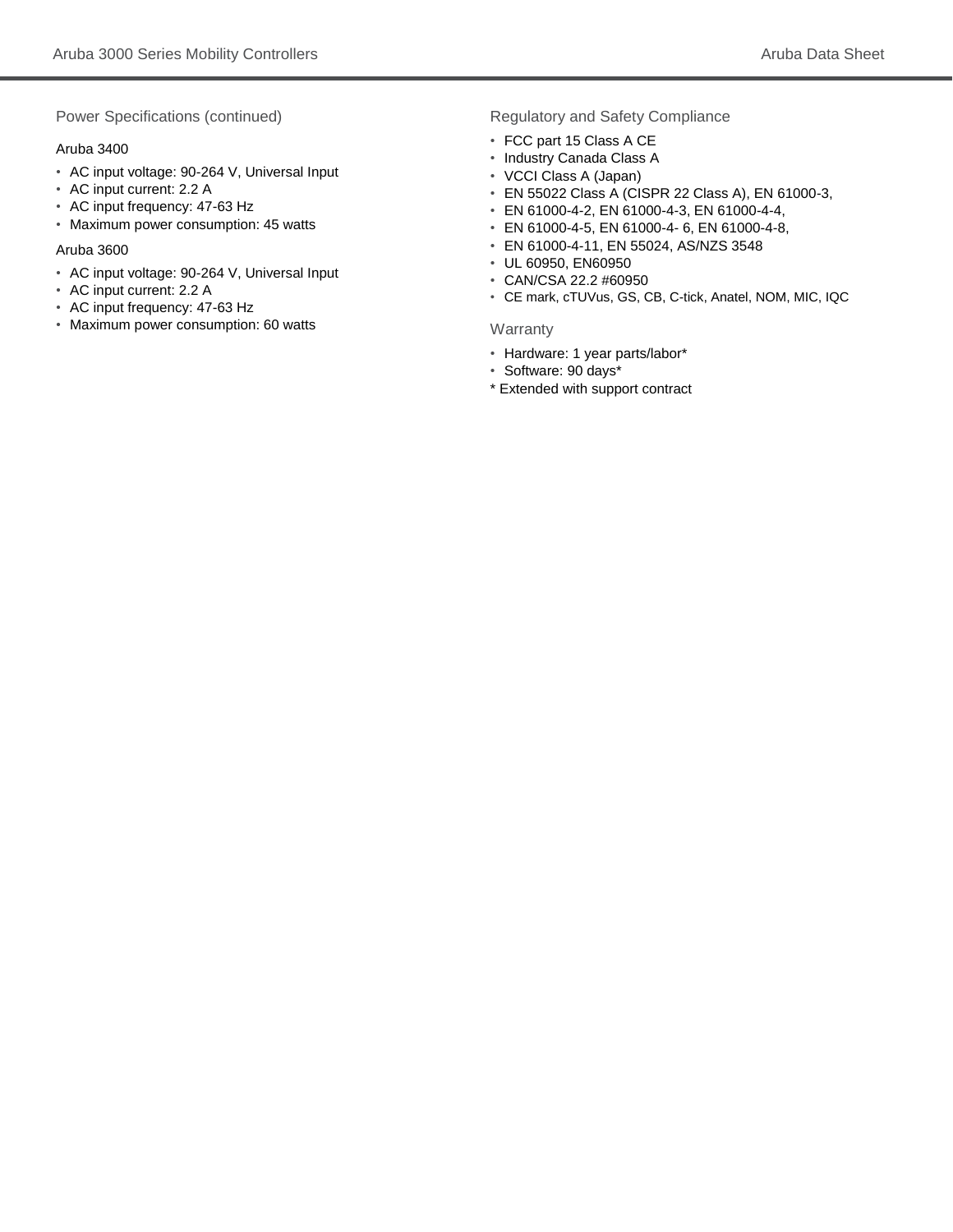| Ordering Information |                                                                                                                                                                                                                                                                                            |  |
|----------------------|--------------------------------------------------------------------------------------------------------------------------------------------------------------------------------------------------------------------------------------------------------------------------------------------|--|
| Part Number          | Description                                                                                                                                                                                                                                                                                |  |
| Aruba 3200           |                                                                                                                                                                                                                                                                                            |  |
| 3200XM               | Aruba 3200XM Controller - 4x 10/100/1000BASE-T (RJ-45) or 1000BASE-X (SFP) dual personality ports, 0 AP support,<br>unrestricted regulatory domain. These products should be considered as 'Rest of World' products and MUST NOT be used for<br>deployments in the United States or Israel |  |
| 3200XM-US            | Aruba 3200XM Controller - 4x 10/100/1000BASE-T (RJ-45) or1000BASE-X (SFP) dual personality ports, 0 AP support,<br>restricted regulatory domain - US                                                                                                                                       |  |
| 3200XM-IL            | Aruba 3200XM Controller - 4x 10/100/1000BASE-T (RJ-45) or 1000BASE-X (SFP) dual personality ports, 0 AP support,<br>restricted regulatory domain - IL                                                                                                                                      |  |
| 3200XM-8             | Aruba 3200XM Controller - 4x 10/100/1000BASE-T (RJ-45) or 1000BASE-X (SFP) dual personality ports, 8 AP support,<br>unrestricted regulatory domain. These products should be considered as 'Rest of World' products and MUST NOT be used for<br>deployments in the United States or Israel |  |
| 3200XM-8-US          | Aruba 3200XM Controller - 4x 10/100/1000BASE-T (RJ-45) or 1000BASE-X (SFP) dual personality ports, 8 AP support,<br>restricted regulatory domain - US                                                                                                                                      |  |
| 3200XM-8-IL          | Aruba 3200XM Controller - 4x 10/100/1000BASE-T (RJ-45) or 1000BASE-X (SFP) dual personality ports, 8 AP support,<br>restricted regulatory domain - IL                                                                                                                                      |  |
| Aruba 3400           |                                                                                                                                                                                                                                                                                            |  |
| 3400                 | Aruba 3400 Controller - 4x 10/100/1000BASE-T (RJ-45) or 1000BASE-X (SFP) dual personality ports, 0 AP support,<br>unrestricted regulatory domain                                                                                                                                           |  |
| 3400-US              | Aruba 3400 Controller - 4x 10/100/1000BASE-T (RJ-45) or 1000BASE-X (SFP) dual personality ports, 0 AP support, restricted<br>regulatory domain - US                                                                                                                                        |  |
| 3400-IL              | Aruba 3400 Controller - 4x 10/100/1000BASE-T (RJ-45) or 1000BASE-X (SFP) dual personality ports, 0 AP support, restricted<br>regulatory domain - IL                                                                                                                                        |  |
| 3400-32              | Aruba 3400 Controller - 4x 10/100/1000BASE-T (RJ-45) or 1000BASE-X (SFP) dual personality ports, 32 AP support,<br>unrestricted regulatory domain                                                                                                                                          |  |
| 3400-32-US           | Aruba 3400 Controller - 4x 10/100/1000BASE-T (RJ-45) or 1000BASE-X (SFP) dual personality ports, 32 AP support, restricted<br>regulatory domain - US                                                                                                                                       |  |
| 3400-32-IL           | Aruba 3400 Controller - 4x 10/100/1000BASE-T (RJ-45) or 1000BASE-X (SFP) dual personality ports, 32 AP support, restricted<br>regulatory domain - IL                                                                                                                                       |  |
| Aruba 3600           |                                                                                                                                                                                                                                                                                            |  |
| 3600                 | Aruba 3600 Controller - 4x 10/100/1000BASE-T (RJ-45) or 1000BASE-X (SFP) dual personality ports, 0 AP support,<br>unrestricted regulatory Domain                                                                                                                                           |  |
| 3600-US              | Aruba 3600 Controller - 4x 10/100/1000BASE-T (RJ-45) or 1000BASE-X (SFP) dual personality ports, 0 AP support, restricted<br>regulatory domain - US                                                                                                                                        |  |
| 3600-IL              | Aruba 3600 Controller - 4x 10/100/1000BASE-T (RJ-45) or 1000BASE-X (SFP) dual personality ports, 0 AP support, restricted<br>regulatory Domain - IL                                                                                                                                        |  |
| 3600-64              | Aruba 3600 Controller - 4x 10/100/1000BASE-T (RJ-45) or 1000BASE-X (SFP) dual personality ports, 64 AP support,<br>unrestricted regulatory domain                                                                                                                                          |  |
| 3600-64-US           | Aruba 3600 Controller - 4x 10/100/1000BASE-T (RJ-45) or 1000BASE-X (SFP) dual personality ports, 64 AP support, restricted<br>regulatory domain - US                                                                                                                                       |  |
| 3600-64-IL           | Aruba 3600 Controller - 4x 10/100/1000BASE-T (RJ-45) or 1000BASE-X (SFP) dual personality ports, 64 AP support, restricted<br>regulatory domain - IL                                                                                                                                       |  |
| Pluggable Modules    |                                                                                                                                                                                                                                                                                            |  |
| SFP-SX               | Aruba SFP - 1000Base-SX, LC Connector                                                                                                                                                                                                                                                      |  |
| SFP-LX               | Aruba SFP - 1000Base-LX, LC connector                                                                                                                                                                                                                                                      |  |



www.arubanetworks.com

1344 Crossman Avenue. Sunnyvale, CA 94089

1-866-55-ARUBA | Tel. +1 408.227.4500 | Fax. +1 408.227.4550 | info@arubanetworks.com

©2014 Aruba Networks, Inc. Aruba Networks®, Aruba The Mobile Edge Company® (stylized), Aruba Mobilty Management System®, People Move. Networks Must Follow.®, Mobile Edge Architecture®, RFProtect®, Green Island®, ETIPS®, ClientMatch®, Bluescanner™ and The All Wireless Workspace Is Open For Business™ are all Marks of Aruba Networks, Inc. in the United States and certain other countries. The preceding list may not necessarily be complete and the absence of any mark from this list does not mean that it is not an Aruba Networks, Inc. mark. All rights reserved. Aruba Networks, Inc. reserves the right to change, modify, transfer, or otherwise revise this publication and the product specifications without notice. While Aruba Networks, Inc. uses commercially reasonable efforts to ensure the accuracy of the specifications contained in this document, Aruba Networks, Inc. will assume no responsibility for any errors or omissions. DS\_A3000\_013014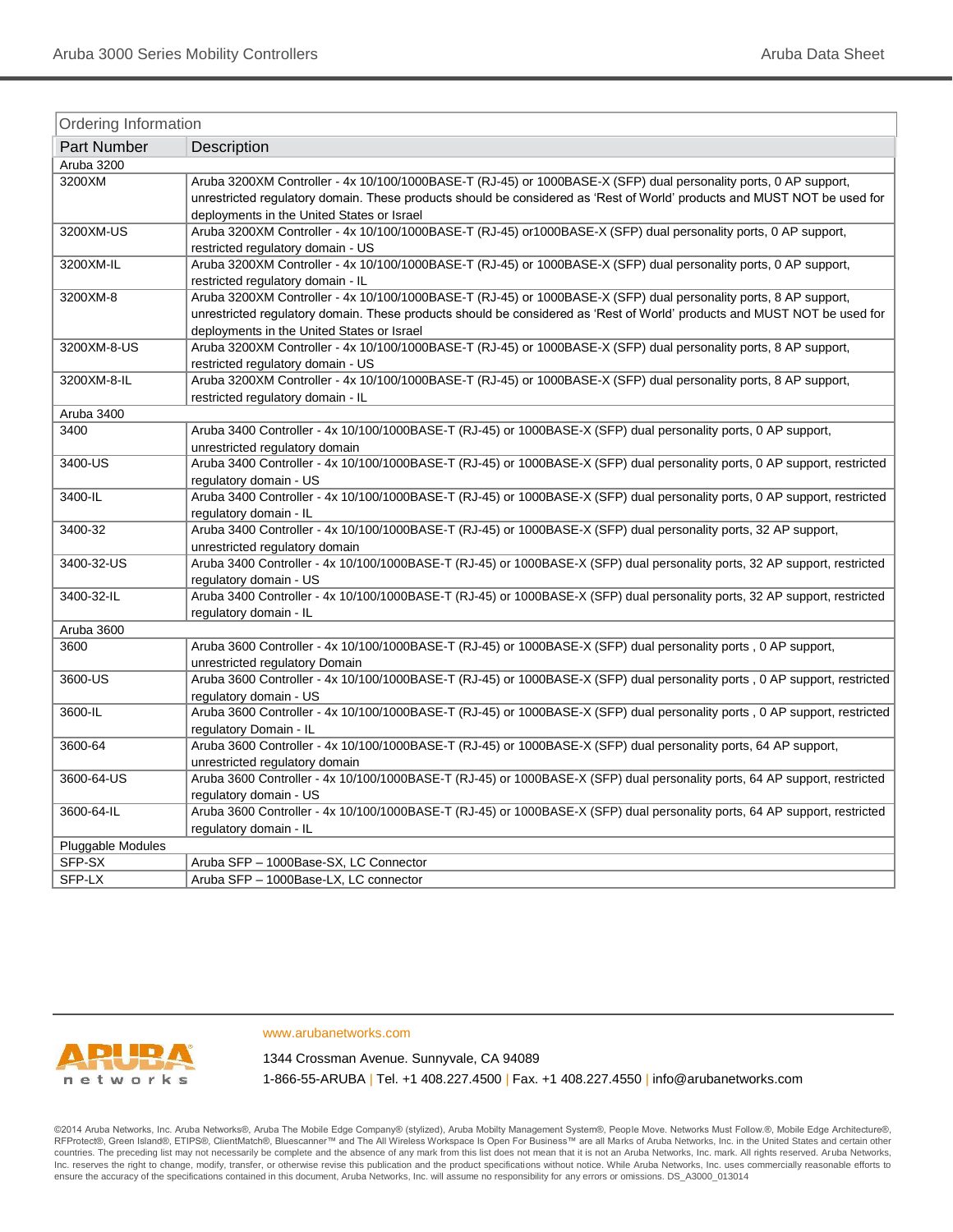# aruba 7200 Series Mobility Controllers



The Aruba 7200 series Mobility Controller is the next-generation networking platform, optimized for mobile application delivery to ensure the best mobility experience over Wi-Fi.

With a new central processor that employs eight cores with four threads each, it's like having a total of 32 virtual CPUs. As a result, the 7200 series supports 32,000 mobile devices and performs stateful firewall policy enforcement at 40 Gbps – plenty of capacity and speed for BYOD and 802.11ac devices.

New levels of visibility are provided by Aruba's unique AppRF technology, which runs on 7200 series Mobility Controllers. With AppRF, IT can see applications by user, including top web-based applications like Facebook and Box.

The 7200 series also manages authentication, encryption, VPN connections, IPv4 and IPv6 Layer 3 services, the Aruba Policy Enforcement Firewall™, Aruba Adaptive Radio Management™, and Aruba RFProtect™ spectrum analysis and wireless intrusion protection.

Clustering and centralized management enable the deployment of large networks with hundreds of Mobility Controllers with minimal staff. A master Mobility Controller can manage local Mobility Controllers, while Aruba AirWave™ network management provides enterprise-wide clarity and control through real-time monitoring, historical reporting and troubleshooting.

#### Architected for High Availability

The 7200 series includes a number of features that make it ideal for deployment in customer locations that require maximum availability:

- Redundant power supplies: The 7200 series supports dual, field-replaceable redundant power supplies to maintain uninterrupted network operations.
- Hot-swappable fan tray with multiple fans: The 7200 series includes a field-replaceable fan tray with multiple fans, providing sufficient cooling and rapid time to repair.
- Solid state drives for maximum reliability and uptime.
- Two dual-media ports: 1000BASE-X or 10/100/1000BASE-T connections for high availability.



*Back*

| Performance and Capacity                       |           |           |           |  |
|------------------------------------------------|-----------|-----------|-----------|--|
| Feature                                        | 7210      | 7220      | 7240      |  |
| Maximum APs (licenses)                         | 512       | 1.024     | 2.048     |  |
| Maximum RAPs                                   | 512       | 1.024     | 2,048     |  |
| Maximum concurrent devices                     | 16.384    | 24.576    | 32.768    |  |
| <b>VLAN<sub>s</sub></b>                        | 4.094     | 4.094     | 4.094     |  |
| Concurrent GRE Tunnels (System BSSIDs)         | 8.192     | 16.384    | 32.768    |  |
| <b>Concurrent Tunneled Ports</b>               | 8.192     | 12.288    | 16.384    |  |
| <b>Concurrent IPSec Sessions</b>               | 16.384    | 24,576    | 32.768    |  |
| <b>Concurrent SSL Fallback Sessions</b>        | 8.192     | 8.192     | 8.192     |  |
| Active Firewall Sessions (Concurrent sessions) | 2,015,291 | 2,015,291 | 2,015,291 |  |
| Wired Throughput (large packets)               | 20 Gbps   | 40 Gbps   | 40 Gbps   |  |

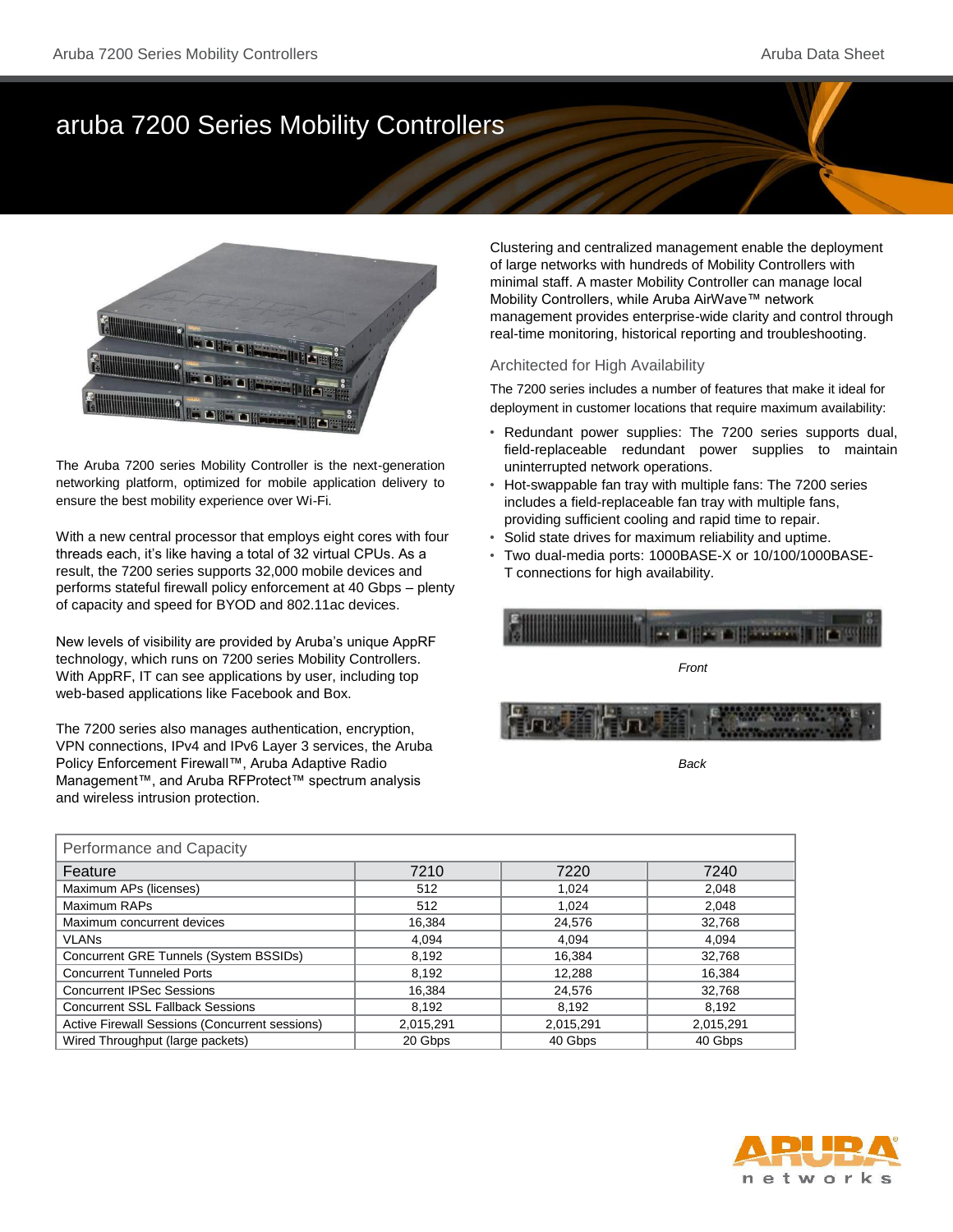### **SPECIFICATIONS**

Interfaces and indicators

- Four 10GBASE-X (SFP+) ports
- Two dual-media ports (1000BASE-X or 10/100/1000BASE-T)
- One USB 2.0
- Console (RS-232) RJ-45 or mini-USB
- LINK/ACT and status LEDs
- Management/status LEDs
- LCD panel and navigation buttons
- Expansion slot (reserved for future use)

#### **Dimensions**

- (H) 4.4 cm x (W) 44.5 cm x (D) 44.5 cm (1.75" x 17.5" x 17.5")
- Weight (with one AC power supply installed) 7.45 kg (16.43 lbs)

#### Environmental

- Operating temperature range: 0° C to 40° C
- Operating humidity: 5% to 95% non-condensing
- Storage temperature range: -40° C to 70° C
- Storage humidity: 5% to 95%, non-condensing
- Operating altitude: 10,000 feet
- $\bullet$  Acoustic noise<sup>2</sup> (with AC power supply):
	- -- 7210: 46.9 dBA
	- -- 7220: 46.9 dBA
	- -- 7240: 54.7 dBA

 $^2$ Sound power per ETSI 300 753 in accordance with ISO 7779

Power Supply Specifications

- 350-watt AC power supply
	- AC input voltage: 100 VAC to 240
	- VAC AC input current: 5-2.5A --
	- -- AC input frequency: 50-60
	- -- Hz Weight: 2.8 lbs (1.3 kg)
- 350-watt DC power supply
	- DC input voltage: -36 VDC to -72 VDC
	- DC input current: 9A
- Weight: 3.2 lbs (1.44 kg)
- Maximum power consumption
	- 7210: 110 watts --
	- 7220: 125 watts --
	- 7240: 165 watts --

Regulatory and Safety Compliance

- FCC Part 15 Class A CE
- Industry Canada Class A
- VCCI Class A (Japan)
- EN 55022 Class A (CISPR 22 Class A), EN 61000-3,
- EN 61000-4-2, EN 61000-4-3, EN 61000-4-4,
- EN 61000-4-5, EN 61000-4- 6, EN 61000-4-8,
- EN 61000-4-11, EN 55024, AS/NZS 3548
- UL 60950, EN60950
- CAN/CSA 22.2 #60950
- CE mark, cTUVus, CB, C-tick, Anatel, NOM, MIC

Regulatory SKU Information

- 7210: ARCN0100
- 7210-US: ARCN0100
- 7220: ARCN0101
- 7220-US: ARCN0101
- 7240: ARCN0102
- 7240-US: ARCN0102

#### WARRANTY

- Hardware: 1 year parts/labor\*
- Software: 90 days\*
- \* Extended with support contract